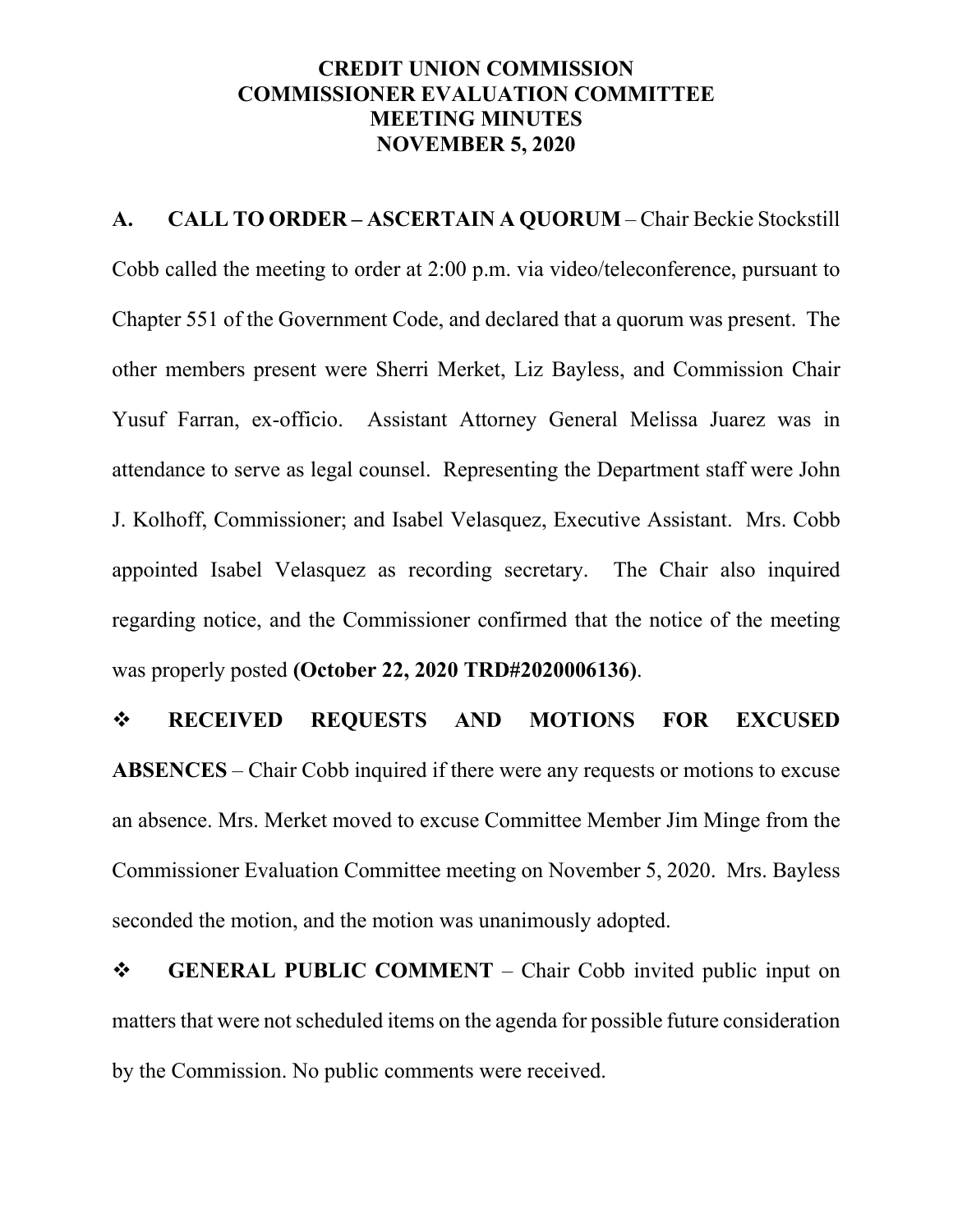**B. MINUTES OF PRIOR MEETING (October 31, 2019).** Mrs. Bayless moved to approve the minutes of October 31, 2019 as presented. Mrs. Merket seconded the motion, and the motion was unanimously adopted.

## **C. NEW BUSINESS**

**FY 2020 Performance Evaluation and FY 2021 Remuneration For The Commissioner** – Mrs. Cobb stated that the Committee would be entering into Executive Session as provided under Section 551.074 of the Government Code for the purpose of discussing personnel issues related to finalizing the proposed annual performance evaluation and remuneration for the commissioner. The Committee entered into Executive Session at 2:20 p.m.

At 3:14 p.m., the chair announced the committee was returning to open session and that no action had been taken in closed session. It was the consensus of the Committee to recommend to the full Commission the adjustments in the rated percentages for the evaluation form to be used for the Commissioner's FY2021 evaluation. Specifically, the special projects to be rated at 10%, Performance Objectives will be reduced to 70%, and the Commission Assessment to 20%. The committee then took no formal action regarding the agenda, reserving further discussion and possible action concerning the Commissioner's FY2020 performance evaluation and FY2021 remuneration for the meeting of the full commission the next day, November 6, 2020.